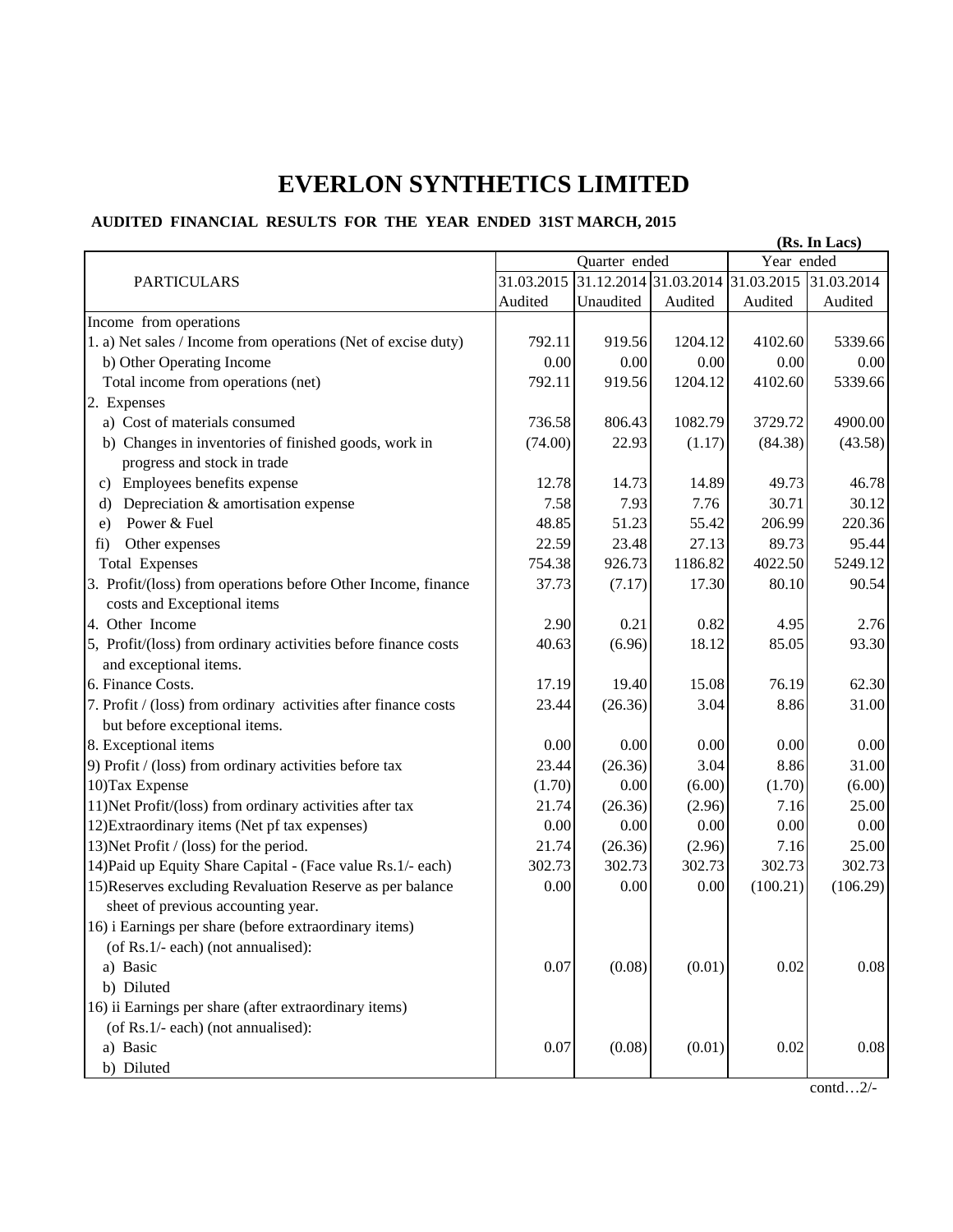|                                                              | $-2-$      |           |         |                                             |         |
|--------------------------------------------------------------|------------|-----------|---------|---------------------------------------------|---------|
|                                                              | 31.03.2015 |           |         | 31.12.2014 31.03.2014 31.03.2015 31.03.2014 |         |
|                                                              | Audited    | Unaudited | Audited | Audited                                     | Audited |
| A. PARTICULAERS OF SHAREHOLDING                              |            |           |         |                                             |         |
| <b>Public Shareholding</b><br>1.                             |            |           |         |                                             |         |
| Number of Shares (in lacs)<br>$\overline{\phantom{a}}$       | 119.31     | 119.31    | 124.76  | 119.31                                      | 124.76  |
| Percentagte of shareholding<br>$\overline{\phantom{a}}$      | 39.41%     | 39.41%    | 41.21%  | 39.41%                                      | 41.21%  |
| Promoter & promter Group shareholding<br>2.                  |            |           |         |                                             |         |
| (a) Pledged / Encumbered                                     |            |           |         |                                             |         |
| - Number of Shares                                           |            |           |         |                                             |         |
| - Percentage of shares (as a % of the total shareholding of  |            |           |         |                                             |         |
| promoter and promoter group)                                 |            |           |         |                                             |         |
| - Percentage olf share (as a % of the total share capital of |            |           |         |                                             |         |
| the company).                                                |            |           |         |                                             |         |
| (b) Non-encumbered                                           |            |           |         |                                             |         |
| Number of Shares (in lacs)                                   | 183.42     | 183.42    | 177.97  | 183.42                                      | 177.97  |
| - Percentage of shares (as a % of the total shareholding of  | 100%       | 100%      | 100%    | 100%                                        | 100%    |
| promoter and promoter group)                                 |            |           |         |                                             |         |
| - Percentage olf share (as a % of the total share capital of | 60.59%     | 60.59%    | 58.79%  | 60.59%                                      | 58.79%  |
| the company).                                                |            |           |         |                                             |         |

| <b>Particulars</b>                             | 3 months ended |  |
|------------------------------------------------|----------------|--|
|                                                | (31.03.2015)   |  |
| <b>B. INVESTOR COMPLAINTS</b>                  |                |  |
| Pending at the beginning of the quarter        | Nil            |  |
| Received during the quarter                    | Nil            |  |
| Disposed of during the quarter                 | Nil            |  |
| Remaining unresolved at the end of the quarter | Ni1            |  |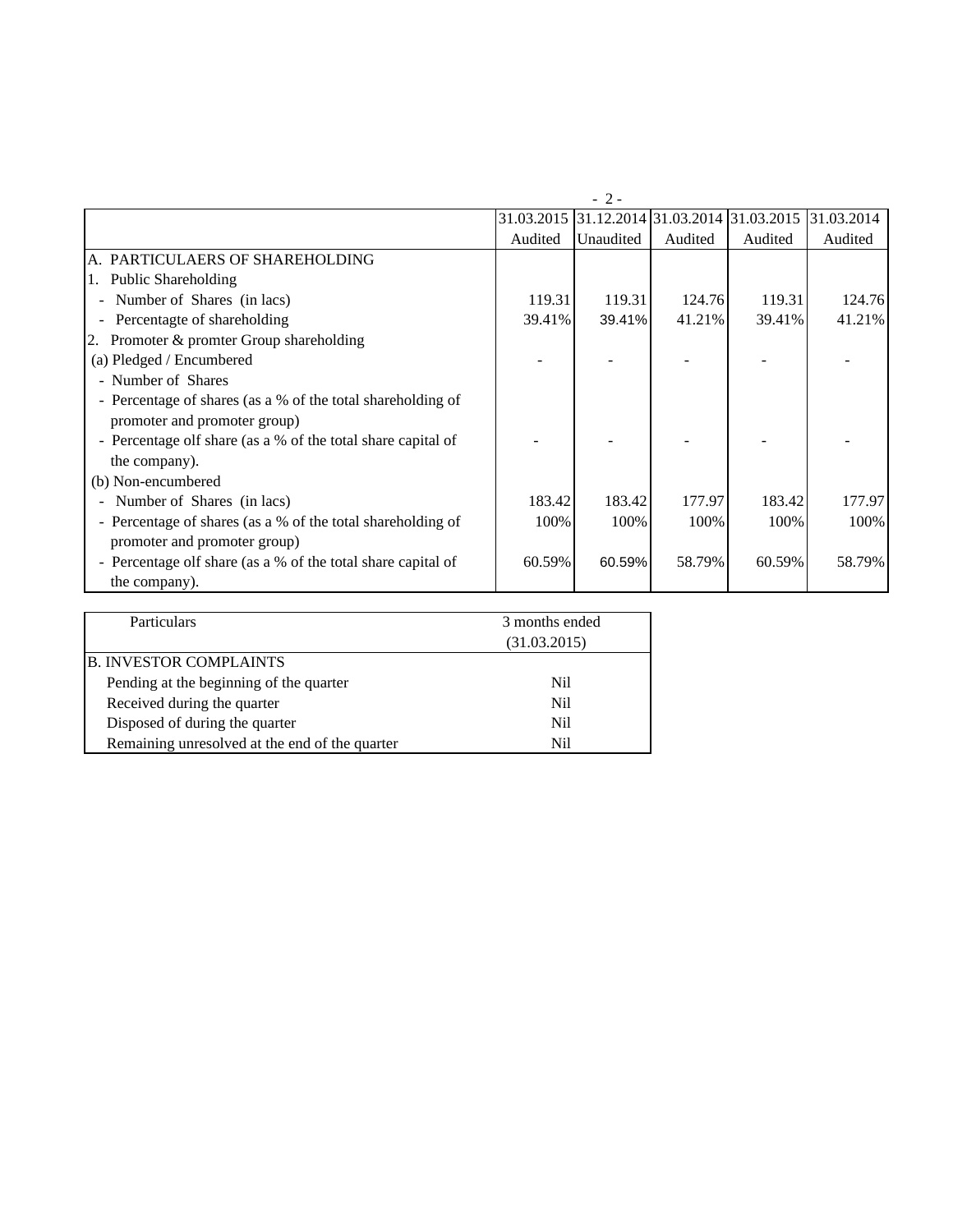## **NOTES :**

- 1) The above financial results have been reviewed and recommended by the audit committee and approved by the Board of Directors at its meeting held on 30th May 2015 and have been audited by statutory Auditors of the Company.
- 2) The figures of the last quarter are the balancing figures between Audited figures in respect of full financial year and published year to date figures upto the third quarter of the current financial year.
- 3) Previous period / year figures have been regrouped / re-arranged wherever necessary.
- 4) As per the notification dated 29th August,2014, of The Ministry of Corporate Affairs, under clause 4(a) of the Schedule II of the Companies Act, 2013, the depreciation based on useful life specified in Part C of the Schedule is "voluantary" for the F.Y.2014-15. Hence, the company has adopted the depreciation as per Schedule XIV of the Companies Act, 1956.
- 5) SEBI has issued observation letter dated 1st April 2015 for the proposed Rights Issue of the company which is valid for period of 12 months from the date of issue.

Place: Mumbai **For EVERLON SYNTHETICS LTD** 

**Date: 30th May, 2015 SD/-**

 **By the order of the Board**

 **Director**